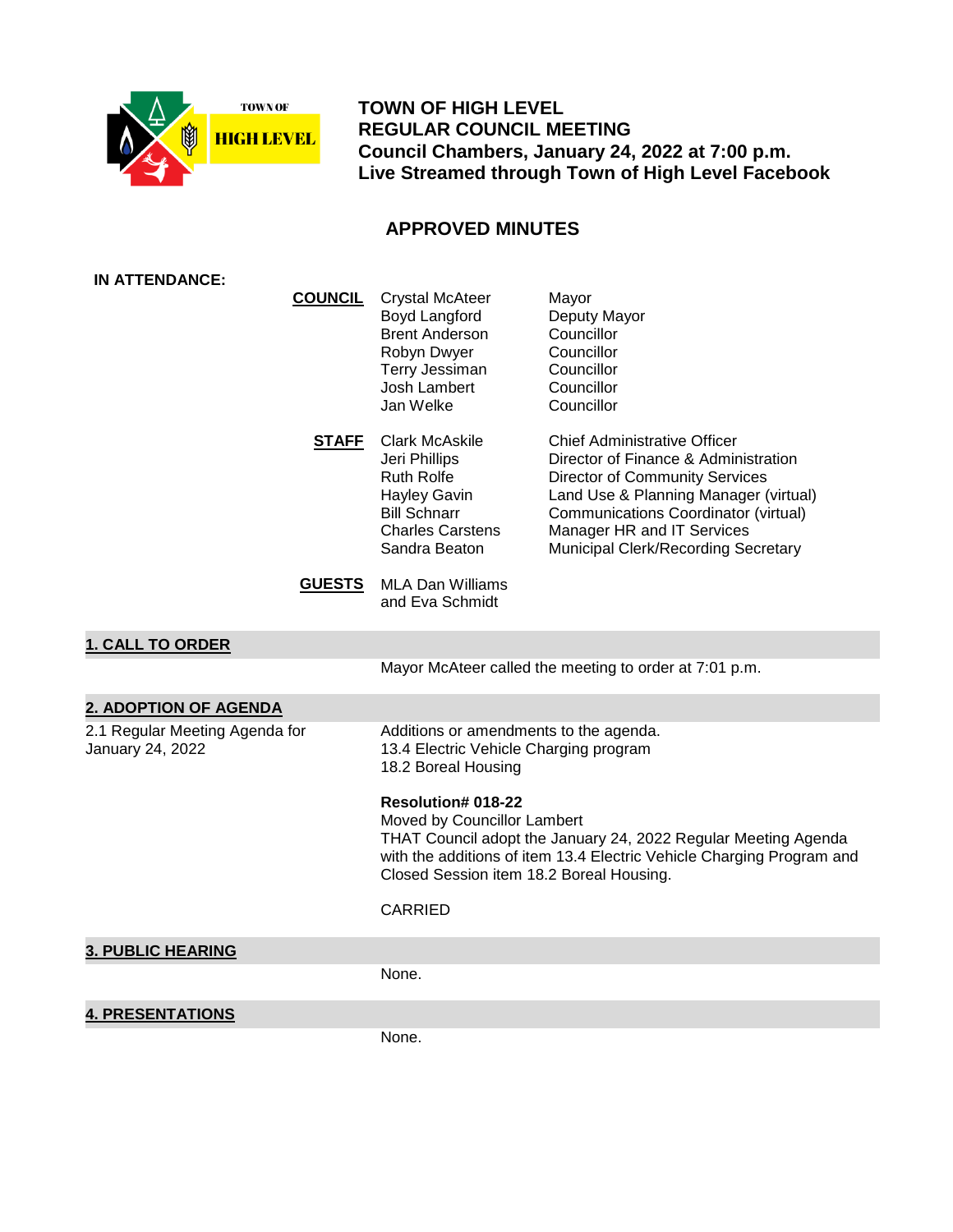| <b>5. DELEGATIONS</b>                                                                                                                                                                                                                  |                                                                                                                                                                                                                                                                                                                                                                                                                                                                                                                                   |
|----------------------------------------------------------------------------------------------------------------------------------------------------------------------------------------------------------------------------------------|-----------------------------------------------------------------------------------------------------------------------------------------------------------------------------------------------------------------------------------------------------------------------------------------------------------------------------------------------------------------------------------------------------------------------------------------------------------------------------------------------------------------------------------|
| 5.1 MLA Dan Williams, Peace Rover                                                                                                                                                                                                      | Mayor McAteer welcomed MLA Dan Williams and Constituency<br>Assistant Eva Schmidt to the January 24th Regular Council meeting.                                                                                                                                                                                                                                                                                                                                                                                                    |
|                                                                                                                                                                                                                                        | MLA Williams discussed with Council their concerns as outlined in the<br>Briefing Note in the January 24 <sup>th</sup> meeting agenda package.                                                                                                                                                                                                                                                                                                                                                                                    |
|                                                                                                                                                                                                                                        | Meeting recessed at 8:26 p.m.<br>Meeting resumed at 8:39 pm.                                                                                                                                                                                                                                                                                                                                                                                                                                                                      |
| <b>6. APPROVAL OF THE MINUTES</b>                                                                                                                                                                                                      |                                                                                                                                                                                                                                                                                                                                                                                                                                                                                                                                   |
| 6.1 January 10, 2022 Regular Council<br>Meeting unapproved minutes.                                                                                                                                                                    | <b>Resolution# 019-22</b><br>Moved by Councillor Anderson<br>THAT Council approve the Regular Council meeting minutes of<br>January 10, 2022 as circulated.                                                                                                                                                                                                                                                                                                                                                                       |
|                                                                                                                                                                                                                                        | <b>CARRIED</b>                                                                                                                                                                                                                                                                                                                                                                                                                                                                                                                    |
| <b>7. DELEGATION BUSINESS</b>                                                                                                                                                                                                          |                                                                                                                                                                                                                                                                                                                                                                                                                                                                                                                                   |
| 7.1 Discussion with MLA Dan Williams,<br>Peace River                                                                                                                                                                                   | <b>Resolution# 020-22</b><br>Moved by Councillor Jessiman<br>THAT Council receive MLA Dan Williams presentation for information.                                                                                                                                                                                                                                                                                                                                                                                                  |
|                                                                                                                                                                                                                                        | <b>CARRIED</b>                                                                                                                                                                                                                                                                                                                                                                                                                                                                                                                    |
| <b>8. MAYOR'S REPORT</b>                                                                                                                                                                                                               |                                                                                                                                                                                                                                                                                                                                                                                                                                                                                                                                   |
| 8.1 Mayor's report                                                                                                                                                                                                                     | January 11-24, 2022<br>Jan 13 - Meeting with North Zone Medical Director Dr. Brian Muir<br>(Mental Health)<br>Jan 13 - Mackenzie Frontier Tourist Association (MFTA)<br>Jan 17 - Councillor Health & Safety (H&S) Orientation<br>Jan 18 - Boreal Housing<br>Jan 18 - Northwest Species at Risk (NWSAR) Committee meeting<br>Jan 19 - Regional Economic Development Initiative (REDI) meeting<br>Resolution# 021-22<br>Moved by Deputy Mayor Langford<br>THAT Council accept the Mayor's report for information.<br><b>CARRIED</b> |
| 9. COUNCIL COMMITTEE REPORTS                                                                                                                                                                                                           |                                                                                                                                                                                                                                                                                                                                                                                                                                                                                                                                   |
| 9.1 Committee reports on which<br>Councillors are appointed:<br>• Deputy Mayor Langford<br><b>Councillor Anderson</b><br><b>Councillor Dwyer</b><br><b>Councillor Jessiman</b><br><b>Councillor Lambert</b><br><b>Councillor Welke</b> | Deputy Mayor Langford:<br>Jan 13 - Meeting with North Zone Medical Director Dr. Brian Muir<br>(Mental Health)<br>Jan 17 - Councillor H&S Orientation<br>Jan 18 - NWSAR Committee meeting<br>Jan 19 - REDI Board meeting<br><b>Councillor Anderson:</b><br>Jan 17 - Councillor H&S Orientation                                                                                                                                                                                                                                     |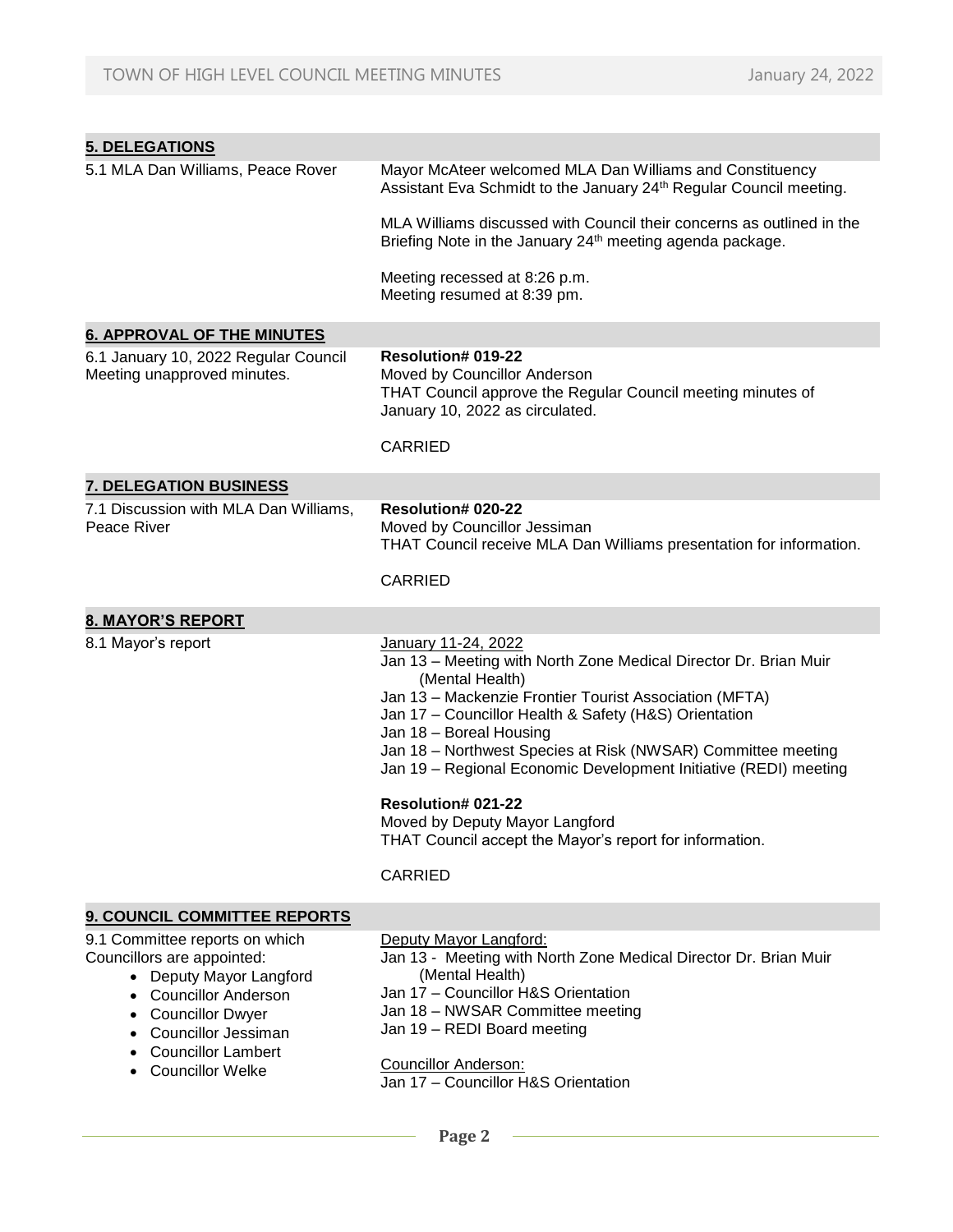Councillor Dwyer:

Jan 13 – Meeting with North Zone Medical Director Dr. Brian Muir (Mental Health)

Jan 17 – Councillor H&S Orientation

Councillor Jessiman:

- Jan 17 Councillor H&S Orientation
- Jan 19 Alberta Municipalities virtual meeting re Alberta policing system, potentially moving away from the RCMP to a provincial policing system

Councillor Lambert:

- Jan 13 HL & District Chamber of Commerce meeting
- Jan 17 Councillor H&S Orientation

#### Councillor Welke:

- Jan 13 Meeting with North Zone Medical Director Dr. Brian Muir (Mental Health)
- Jan 13 MFTA meeting
- Jan 17 Councillor H&S Orientation
- Jan 18 Northwest Regional FASD Society meeting
- Movie update provided
- Jan 19 Alberta Municipalities virtual meeting re Alberta policing system, potentially moving away from the RCMP to a provincial policing system

### **Resolution# 022-22**

Moved by Councillor Lambert THAT Council accept the Councillor Committee reports for information.

CARRIED

| <b>10. ADMINISTRATIVE REPORTS</b>        |                                                                                                                                               |
|------------------------------------------|-----------------------------------------------------------------------------------------------------------------------------------------------|
| 10.1 Council's Action List               | Resolution# 023-22<br>Moved by Councillor Anderson<br>THAT Council accept the Action List for information.                                    |
|                                          | CARRIED                                                                                                                                       |
| 10.2 Events List                         | Resolution# 024-22<br>Moved by Councillor Dwyer<br>THAT Council accept the Events List for information.<br>CARRIED                            |
|                                          |                                                                                                                                               |
| 10.3 Financial Report - December<br>2021 | <b>Resolution# 025-22</b><br>Moved by Deputy Mayor Langford<br>THAT Council accept the Financial report for December 2021 for<br>information. |
|                                          | CARRIED                                                                                                                                       |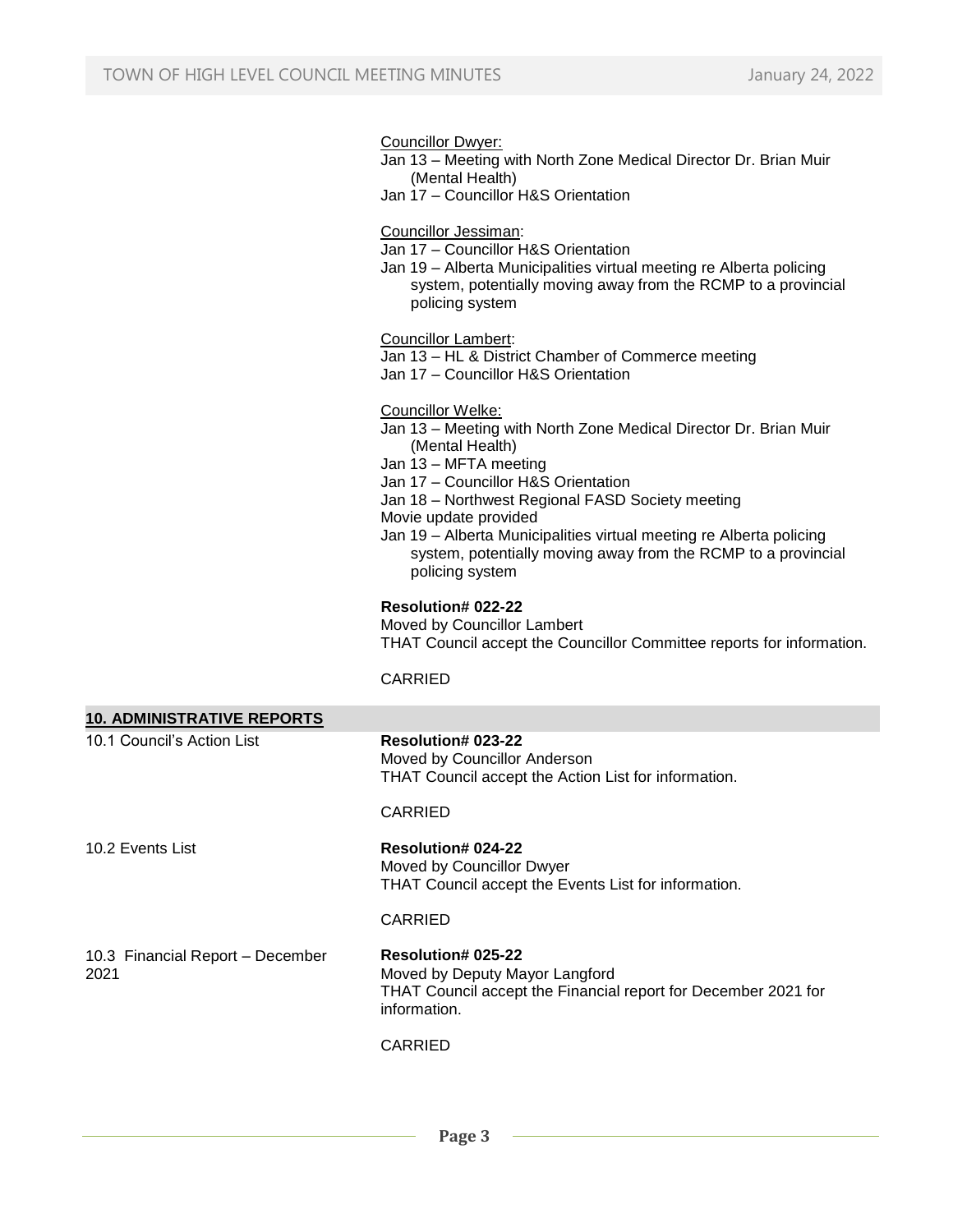| <b>11. ADMINISTRATIVE INQUIRIES</b>                                                                                                                                                    |                                                                                                                                                                                                                                                            |
|----------------------------------------------------------------------------------------------------------------------------------------------------------------------------------------|------------------------------------------------------------------------------------------------------------------------------------------------------------------------------------------------------------------------------------------------------------|
|                                                                                                                                                                                        | None.                                                                                                                                                                                                                                                      |
| <b>12. OLD BUSINESS</b>                                                                                                                                                                |                                                                                                                                                                                                                                                            |
|                                                                                                                                                                                        | None.                                                                                                                                                                                                                                                      |
| <b>13. NEW BUSINESS</b>                                                                                                                                                                |                                                                                                                                                                                                                                                            |
| 13.1 Grow the North (Virtual)<br>Conference, February 22-24, 2022                                                                                                                      | Resolution# 026-22<br>Moved by Councillor Jessiman<br>THAT Council approve Mayor McAteer and Councillor Dwyer's<br>attendance at the Grow the North (virtual) Conference from February<br>22-24, 2022.                                                     |
|                                                                                                                                                                                        | <b>CARRIED</b>                                                                                                                                                                                                                                             |
| 13.2 Alberta Community Crime<br>Prevention Association 2022<br>Conference, May 9-11, 2022 in<br>Canmore, AB                                                                            | <b>Resolution# 027-22</b><br>Moved by Councillor Welke<br>THAT Council approve two Councillors to attend the Alberta<br>Community Crime Prevention Association 2022 Conference on<br>May 9-11, 2022, in Canmore.                                           |
|                                                                                                                                                                                        | <b>CARRIED</b>                                                                                                                                                                                                                                             |
| 13.3 Brownlee LLP, Emerging Trends in<br>Municipal Law, Virtual via Zoom,<br>February 10, 2022 or February 17,<br>2022. (\$85.00)                                                      | Resolution# 028-22<br>Moved by Councillor Welke<br>THAT Council approve Councillors Langford, Dwyer and Lambert to<br>attend the Emerging Trends in Municipal Law virtual presentation in<br>February 2022.                                                |
|                                                                                                                                                                                        | <b>CARRIED</b>                                                                                                                                                                                                                                             |
| 13.4 Electric Vehicle Charging Program                                                                                                                                                 | Resolution# 029-22<br>Moved by Councillor Dwyer<br>THAT Council authorize Councillor Lambert's attendance in the Electric<br>Vehicle Charging Program Information Session on February 3, 2022.<br><b>CARRIED</b>                                           |
|                                                                                                                                                                                        |                                                                                                                                                                                                                                                            |
| <b>14. CORRESPONDENCE FOR ACTION</b>                                                                                                                                                   |                                                                                                                                                                                                                                                            |
| 14.1 Natural Resources Canada,<br>Canadian Forest Service - Invitation to<br>participate in the Canadian Dialogue on<br>Wildland Fire and Forest Resilience on<br>February 10th, 2022. | Resolution# 030-22<br>Moved by Councillor Jessiman<br>THAT Council approve Mayor McAteer's participation in the Natural<br>Resources Canada, Canadian Forest Service - Canadian Dialogue on<br>Wildland Fire and Forest Resilience on February 10th, 2022. |

### CARRIED

# **15. CORRESPONDENCE FOR INFORMATION**

- 15.1 ToHL letter of support for the DTFN re Emergency Management Assistance program
- 15.2 NWSAR Committee, January 18, 2022, unapproved meeting minutes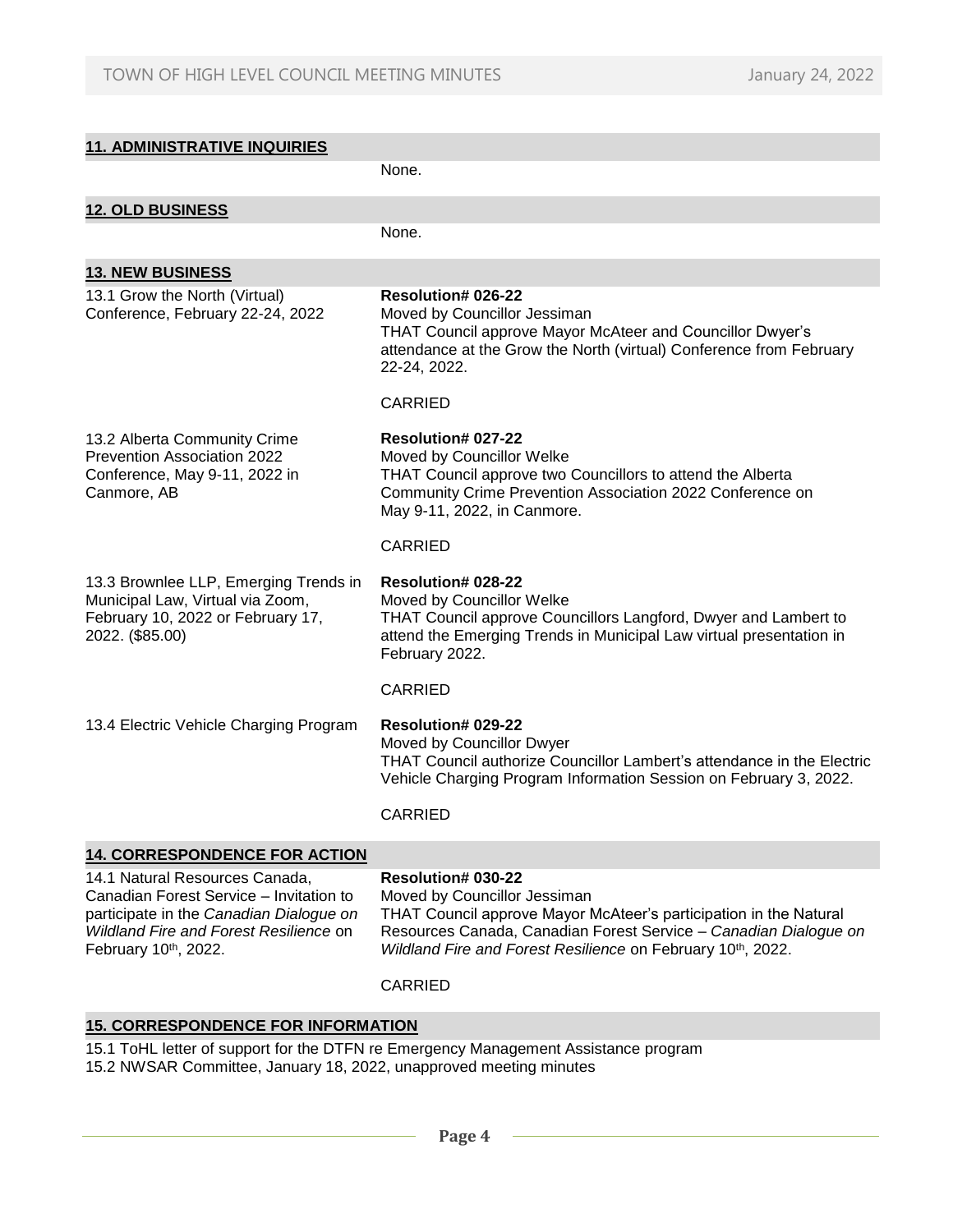15.3 Alberta Health Services, acknowledgement of the ToHL's concerns regarding child and adolescent mental health services in the AHS North Zone.

15.4 Regional Economic Development Initiative – December 15, 2021 meeting minutes

#### **Resolution# 031-22**

Moved by Councillor Welke THAT Council accept items 15.1 to 15.4 for information.

### CARRIED

### **16. NOTICE OF MOTIONS**

None.

### **17. QUESTION PERIOD**

### **18. CLOSED SESSION**

Mayor McAteer thanked the viewers and requested a motion from Council to move into Closed Session.

#### **Resolution# 032-22**

Moved by Councillor Lambert THAT Council move into closed session at 9:12 p.m., pursuant to FOIP Part 1, Division 2, sections 22 and 24.

### CARRIED

The following individuals remained in closed session: Elected officials – C. McAteer, B. Langford, B. Anderson, R. Dwyer, T. Jessiman, J. Lambert, and J. Welke. Staff – C. McAskile, J. Phillips, R. Rolfe, B. Schnarr, H. Gavin, C. Carstens, and S. Beaton.

### **Resolution# 033-22**

Moved by Councillor Anderson THAT Council move out of closed session at 9:28 p.m.

#### CARRIED

18.1 AESO Bulk Transmission Tariff Review – AUC Proceeding 26911 – Advice from Officials, pursuant to FOIP, Part 1, Division 2, section 24(1)(b)(i)

**Resolution# 034-22** Moved by Councillor Dwyer THAT Council accept the AESO Bulk Transmission Tariff Review – AUC Proceeding 26911 item for information.

#### CARRIED

18.2 Boreal Housing – Intergovernmental Relations and Advice from Officials, pursuant to FOIP, Part 1, Division 2, sections 21(1)(a)(ii) and 24(1)(b)(i), respectively.